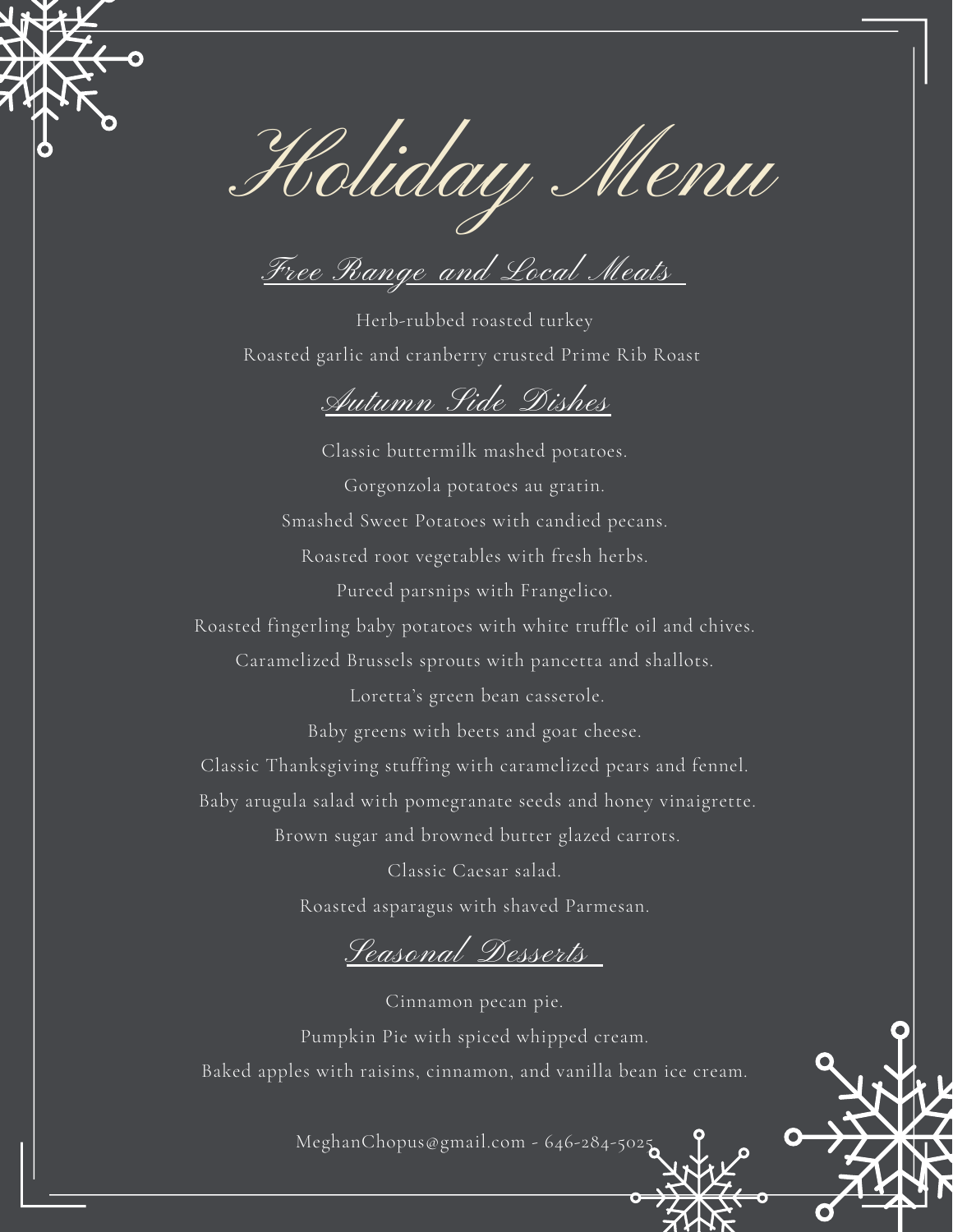WINTER 2021-

2022 Menu

## \$160/PERSON 4 COURSES +18% SERVICE CHARGE

Freestyle appetizer course:

I have my finger on the pulse when it comes to the best Alaskan seafood, local meats, and organic farmers. I will source the highest quality ingredients and serve a selection of fun and 'of the moment' appetizers for your group to enjoy. A couple of my favorites include Meghan's 'slutty' whole-roasted cauliflower with chive Crostini and Sterling sockeye Salmon crudo.

First:

Kelly's kale salad with fried chick peas, pine nuts, shaved pecorino, lemon vinaigrette. Caesar with shaved Brussels, romaine, garlic croutons. Winter caprese - acorn squash, marinated fresh mozzarella , basil , balsamic glaze, garlic oil. House green salad, roasted seasonal vegetables, arugula, goat cheese, sun dried tomato dressing. Pumpkin soup, Fresno chilis, pumpkin seeds and maple drizzle. Stuffed avocado, carrot miso dressing, shaved cabbage.

Supper:

red wine braised Veal Osso Buco Wild Billy's halibut - pan seared, white wine tomato butter sauce. Grilled beef tenderloin- herb oil and white truffle cream. Sterling wild King salmon- Dijon horseradish pan gravy. Gorgonzola polenta stuffed portobello, balsamic glaze. Wild mushroom chicken.

## Entree accompaniments:

Sweet potato stacks. Classic potatoes au gratin. Roasted carrots and asparagus. Brussels with pancetta and pomegranates. Olive oil whipped potatoes. Butternut squash purée. Creamy garlic spinach. Wild rice pilaf.

Desserts:

Pear blueberry almond crisp Chocolate decadence cake Creme brûlée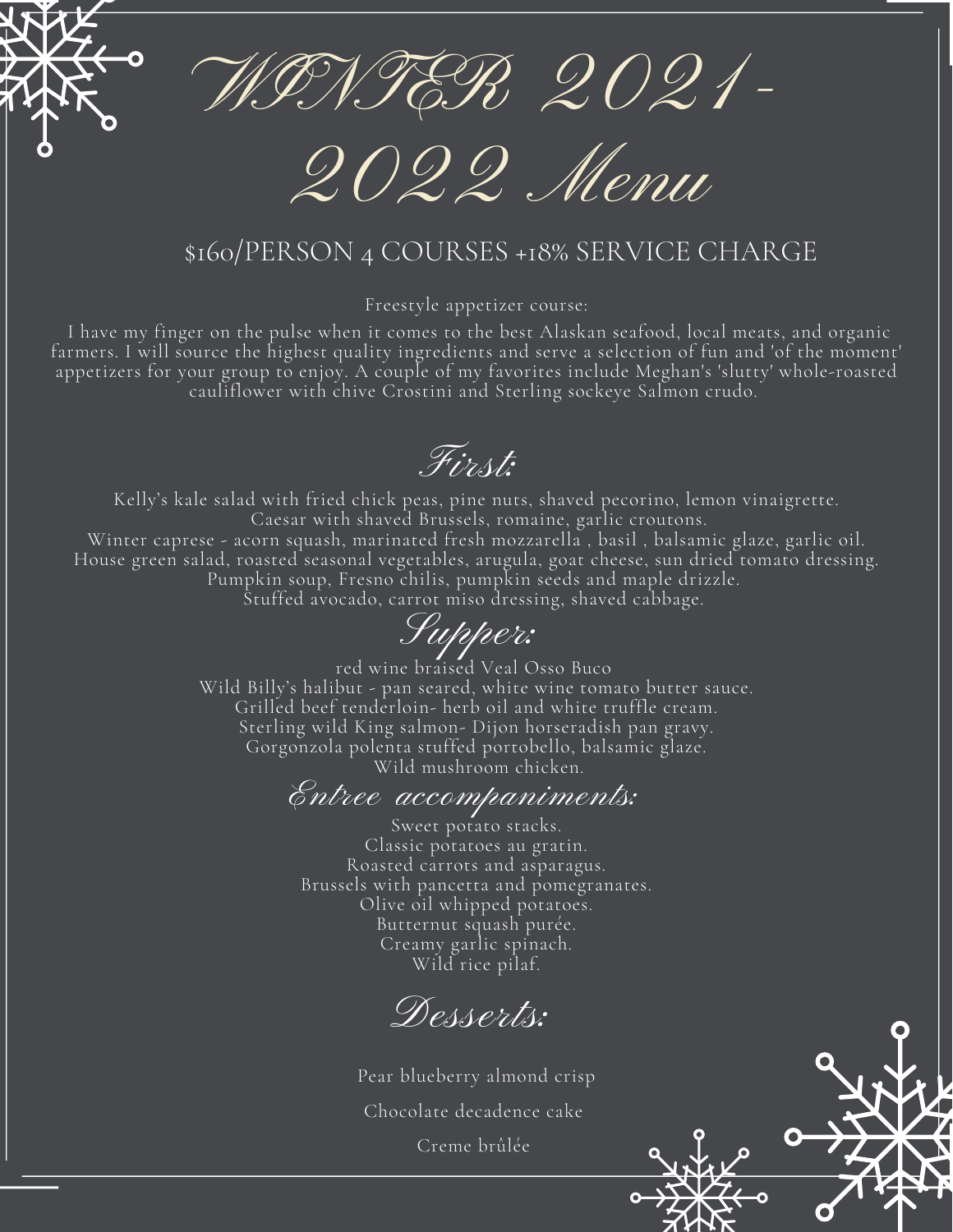

Meal popular)

3-6 GUESTS \$400 8-12 GUESTS \$550 12+ PLEASE INQUIRE 10% SERVICE CHARGE ADDED

Classic Italian

Served with garlic bread, traditional Served with chips and salsa, rice, beans, Caesar and seasonal roasted vegetables

Choice of two main dishes: Veal and pork meatballs with rigatoni Butternut squash and spinach lasagna (option to add chicken) Bolognese lasagna Classic cheese lasagna

Eggplant Parmesan

Chicken Marsala

Asian Inspired

Served with coconut rice, cabbage slaw, and pot stickers.

Choice of two main dishes: Vegetable Green Curry (option to add chicken or shrimp) Asian style short ribs Pork Fried Rice

American

Herb-Roasted chicken with gravy, house-made mac & cheese, peas and carrots, honey-butter biscuits, green salad.

and southwestern Mexican salad

Cali Mex

Choice of two main dishes: Chicken and vegetable enchiladas Pork tamale pie Wild mushroom and butternut quesadillas "American" beef tacos

Mediterranean

Served with lemon-dill rice, seasonal grilled veggies, hummus, tzatziki, and homemade pita.

Choice of one: Greek chicken skewers Pork Souvlaki Spanakopita

Optional Additions

Seasonal & local charcuterie \$75 (serves 10-12) Chocolate Decadence Cake \$30 **V X** Breakfast burritos 10 minimum @ \$12

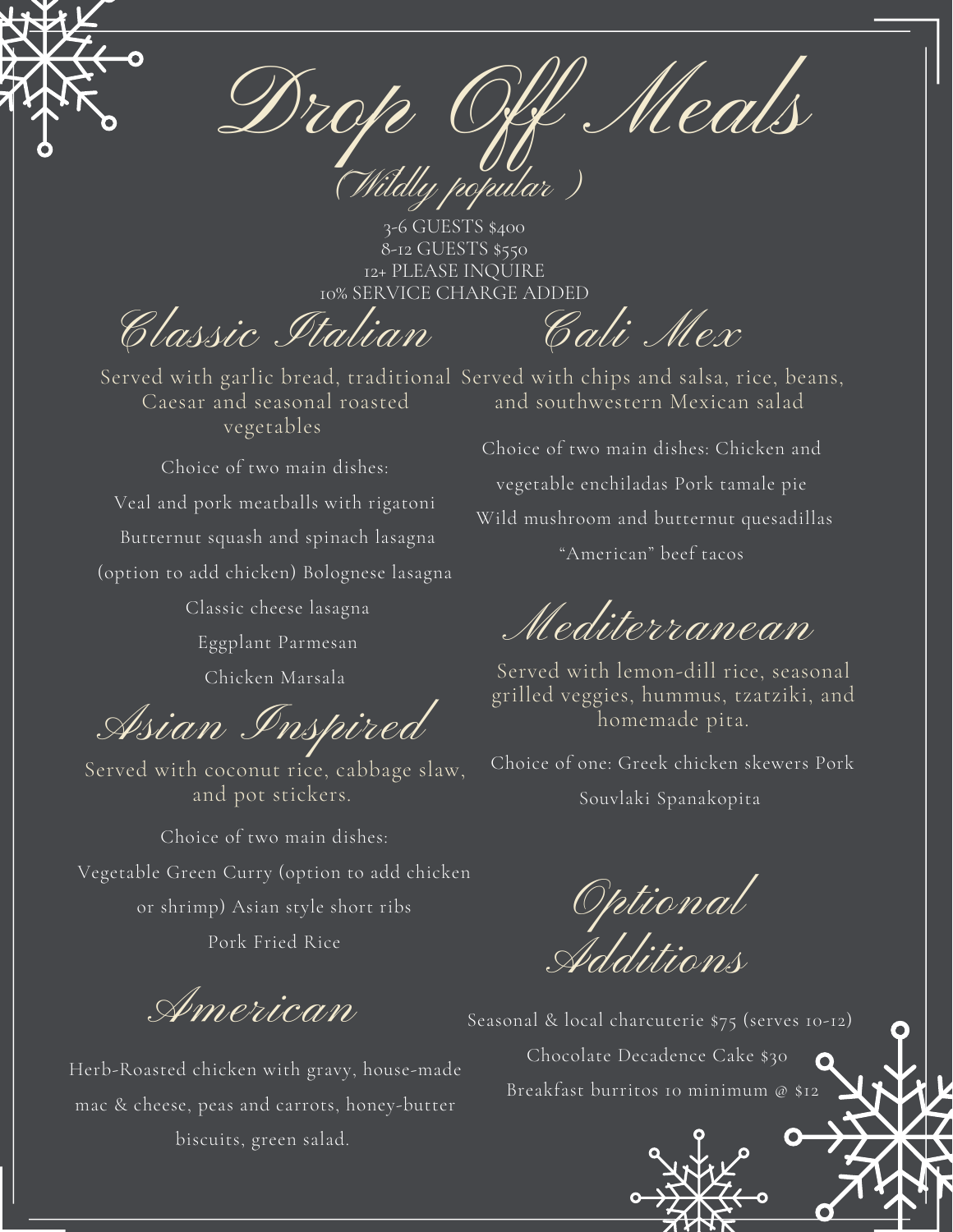

Seasonal & local charcuterie board: selection. Meats, cheeses, fruit, nuts, accoutrements. Vegetable crudité with assorted dips. Spinach & feta stuffed mushrooms. Whole roasted 'slutty' cauliflower. Warm camembert with wild mushrooms & house made jam. Seared prawn skewers with prosciutto & fig jam. Loaded nachos with fresh salsa, guacamole & crema. Bacon wrapped stuffed dates. Beer braised bratwurst with honey mustard & caramelized onions. Assorted flatbreads. Smoked salmon platter. Buffalo chicken dip. Swedish meatballs. Roasted garlic and caramelized onion jalapeño poppers. Scampi shrimp. Beef tenderloin morsel with horseradish cream. Avocado toasts. Hummus on cucumber chip with black sesame. Prosciutto wrapped asparagus. Goat cheese stuffed baby peppers. Seared scallops with leeks & local honey. Caprese skewers. Mini crab cakes with remoulade. Slow roasted eggplant & pepper crostini. Tomato & basil bruschetta.